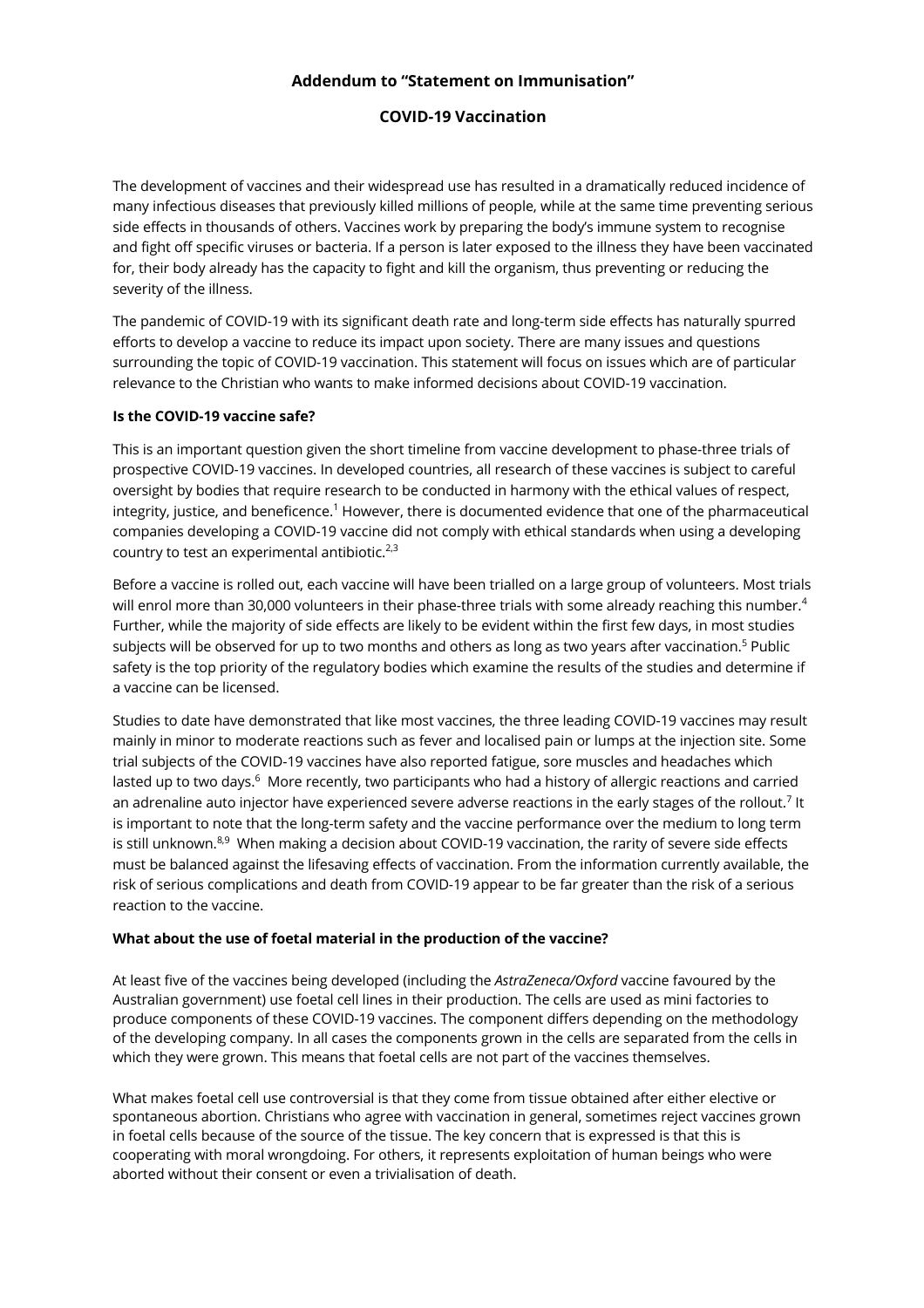As you wrestle with these concerns, there are several facts which are important to consider. First, the pregnancy terminations were not carried out specifically for the purpose of obtaining foetal tissue.<sup>10</sup> Rather, the tissue, which would have been destroyed, was obtained for medical research only after the termination which occurred for medical and/or personal reasons. While we would likely disagree with the decision to abort a foetus, we do not know the circumstances that led to the parents making this decision. The use of tissue from a foetus after the death might perhaps be compared to organ donation from someone who was murdered.<sup>11</sup> Just as the recipient of such an organ donation cannot be said to be in any way responsible for the murder of the donor, so those who are vaccinated using a vaccine which was developed using tissue obtained after a death cannot be held responsible for the death of the foetus.

Second, the use of these foetal cell lines does not encourage or affirm pregnancy termination in any way. Cells from the foetal tissue were artificially cultured in the laboratory in such a way that the cells continue to grow and multiply indefinitely. Because the cells continue to multiply, fresh foetal tissue is not required for new experiments. In fact, the foetal cell lines used for COVID-19 vaccines were derived from cells obtained decades ago and have proved to have a long safety record.<sup>12</sup>

Third, these tissue donations have already resulted in many good outcomes through other vaccines and medications, and the prevention of COVID-19 deaths in at-risk populations would also prove to be a great good. While this does not justify or condone the original decision to abort it is consistent with the biblical idea that God can bring good from human decisions that are less than optimal (e.g. Gen 50:20; 2 Kings 14:26-27).

Fourth, there are other COVID-19 vaccines being developed which do not use foetal tissue which can provide an alternative without the ethical concerns associated with this group of vaccines.

## **What about RNA based vaccines?**

RNA based vaccines such as those created by *Moderna* and *Pfizer* do not use foetal cells in their creation.<sup>13</sup> They are composed of artificially created fragments of messenger RNA which code for parts of the virus that the vaccine is designed to counter. When human cells read these fragments they make copies of the virus proteins or antigens. This foreign material causes the body to mount an immune response including the development of antibodies. As the RNA only codes for specific viral proteins they will not reprogram the cells to create other things or change the person's DNA. Because RNA vaccines require very cold storage temperatures, they may not be available everywhere.

#### **Should I be vaccinated against COVID-19?**

To maximise the safety of the population, between 70-90% of the population need to have immunity to the virus. Natural infection is not likely to provide this level of protection; this is where the vaccination comes in.<sup>14</sup> When making the decision whether or not to immunise yourself and your family, you are urged to consider not only yourself but also those around you. Christians are called to love their neighbours (Matt 22:39; Luke 10:27; Gal 5:14; Phi 2:4) and to care for the vulnerable (Ps 82:3-4; Prov 31:8-9; Micah 6:8; James 1:27).

Choosing to vaccinate against a very contagious disease with severe and life-threatening complications is an expression of love for our neighbours. In our communities, the seniors and those living with chronic illnesses are particularly vulnerable to severe outcomes from COVID-19 and we should therefore look to do all we can to protect them. Individuals are also encouraged to consider the social and economic significance of COVID-19 in society and the role which immunisation can play in reducing this impact. While herd immunity is being built within the community, there are specific additional strategies to reduce the risk of infection with COVID-19 which should be followed. Continue with regular handwashing, wearing of facial coverings, physical distancing, and avoiding crowded indoor spaces.

*The information provided was current as of 14 December 2020 and is subject to change as information regarding COVID-19 vaccination continues to unfold. It is important to seek medical advice before making a decision on whether or not to immunise yourself or family.*